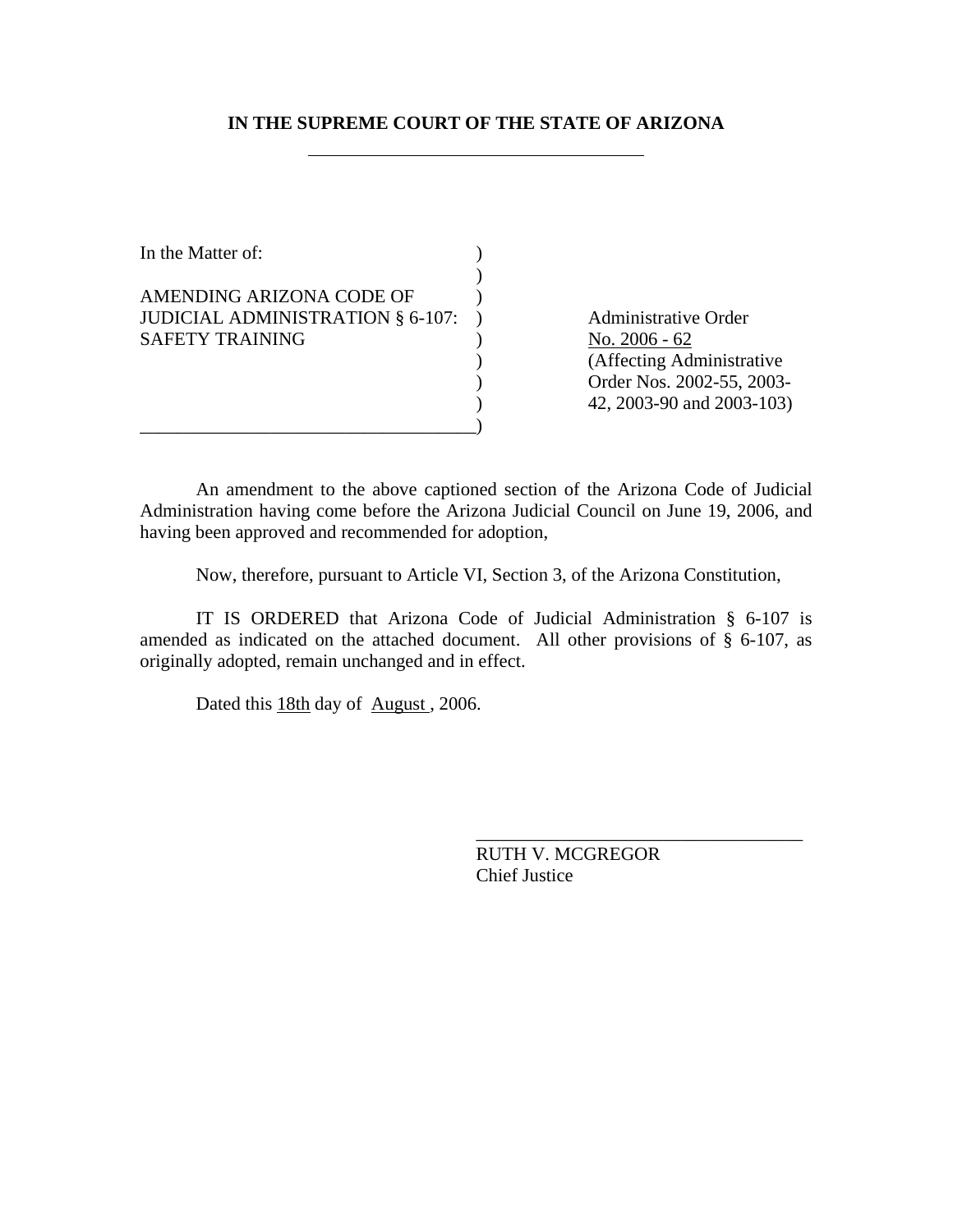# **ARIZONA CODE OF JUDICIAL ADMINISTRATION Part 6: Probation Chapter 1: General Administration Section 6-107: Safety Training**

*[Added text is shown underlined, deleted text by strikethrough.]* 

#### **A. Definitions.** In this section, unless otherwise specified, the following definitions apply:

"Certified firearms instructor" means an individual certified in accordance with law enforcement firearms training standards and approved by the Administrative Office of the Courts (AOC).

"Defensive tactics instructor" means an individual certified in accordance with law enforcement training standards and approved by the AOC.

"Nomenclature" means a system that defines firearm components and how the components interrelate to the safe workings of the weapon.

"Officer" means both adult and juvenile probation and surveillance officers.

"Safety sensitive duties" means duties that involve assigned responsibilities for the direct community or custodial supervision of probationers, within the community defendants or juveniles pending adjudication and/or that involve authorization to carry and to use a firearm in the performance of any other assigned responsibilities.

"Safety sensitive positions" means officers, community service restitution coordinators and other employees as designated by the chief probation officer or director of juvenile court services who provide direct supervision or services to adult or juvenile offenders who are subject to the jurisdiction of the court.

**B. Applicability.** Article VI, Section 3 of the Arizona Constitution Az. Const. Art. 6, § 3 and A.R.S. §§ 12-251(c), and 8-203(c) authorizes the Ssupreme Ccourt to establish standards for probation and surveillance officers.

**C** through **F** [no change]

#### **G. Defensive Tactics Training. Academy**.

- 1. All officers in safety sensitive positions and prior to assignment to safety sensitive duties shall and all other officers may:
	- a. Certify, on a form approved by the AOC, that they have no knowledge of any condition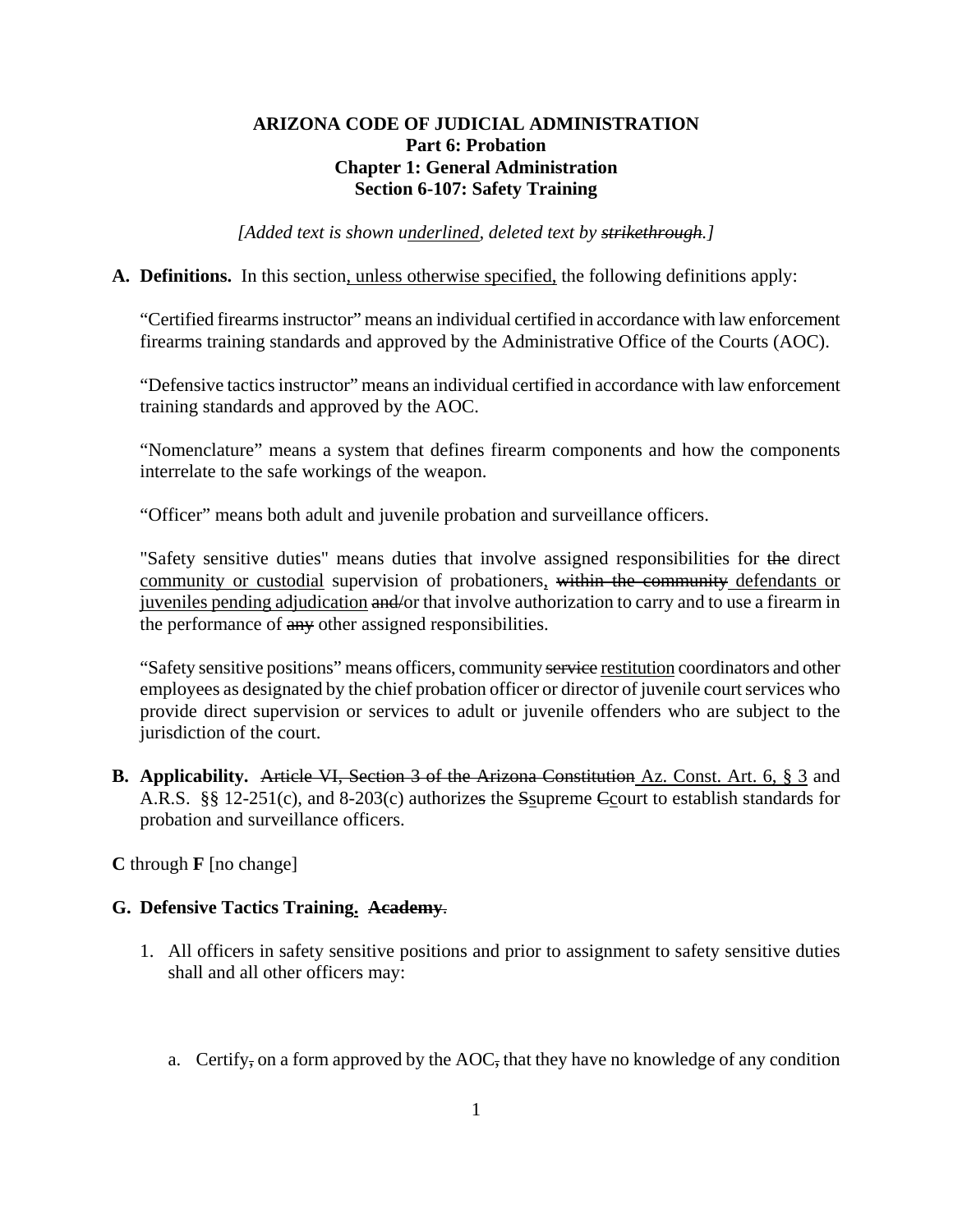that may render them medically or physically unable to participate in any aspect of the defensive tactics training academy.

- b. Demonstrate, by proficiency testing, competency and understanding of the physical and verbal techniques and tactics presented at the defensive tactics training academy; and
- c. Successfully complete a remedial course within 60 days for any subject area in which a demonstrated proficiency was not attained.
- 2. Temporary Medical Waiver.
	- a. An officer may apply, at any time, for a temporary medical waiver of attendance at the defensive tactics training academy.
		- (1) An officer shall submit the request to the chief probation officer or director of juvenile court services.
		- (2) The request shall include a statement completed by a licensed physician that indicates the officer has a medical or physical condition that temporarily impairs the officer's ability to participate in the defensive tactics training academy.
	- b. Departments shall reschedule an officer for the defensive tactics training academy upon receiving written medical clearance that indicates the officer's temporary condition will no longer impair participation in the academy.
- 3. Accommodations for a Permanent Medical Condition.
	- a. An officer may, at any time, request accommodations for a permanent medical condition that substantially impairs the officer's ability to perform any defensive tactic in the conventional manner taught in the training academy. The department or the AOC, for good cause and at any time, may initiate a medical accommodation review.
	- b. The department and the AOC shall review the need for accommodation and may consult any additional source of relevant information including, but not limited to;
		- (1) Training staff;
		- (2) The officer's physician; and
		- (3) A licensed physician employed by the department.
	- c. If the department and AOC decide an accommodation is medically advisable, practical and warranted, training staff shall make best efforts to design and teach the officer an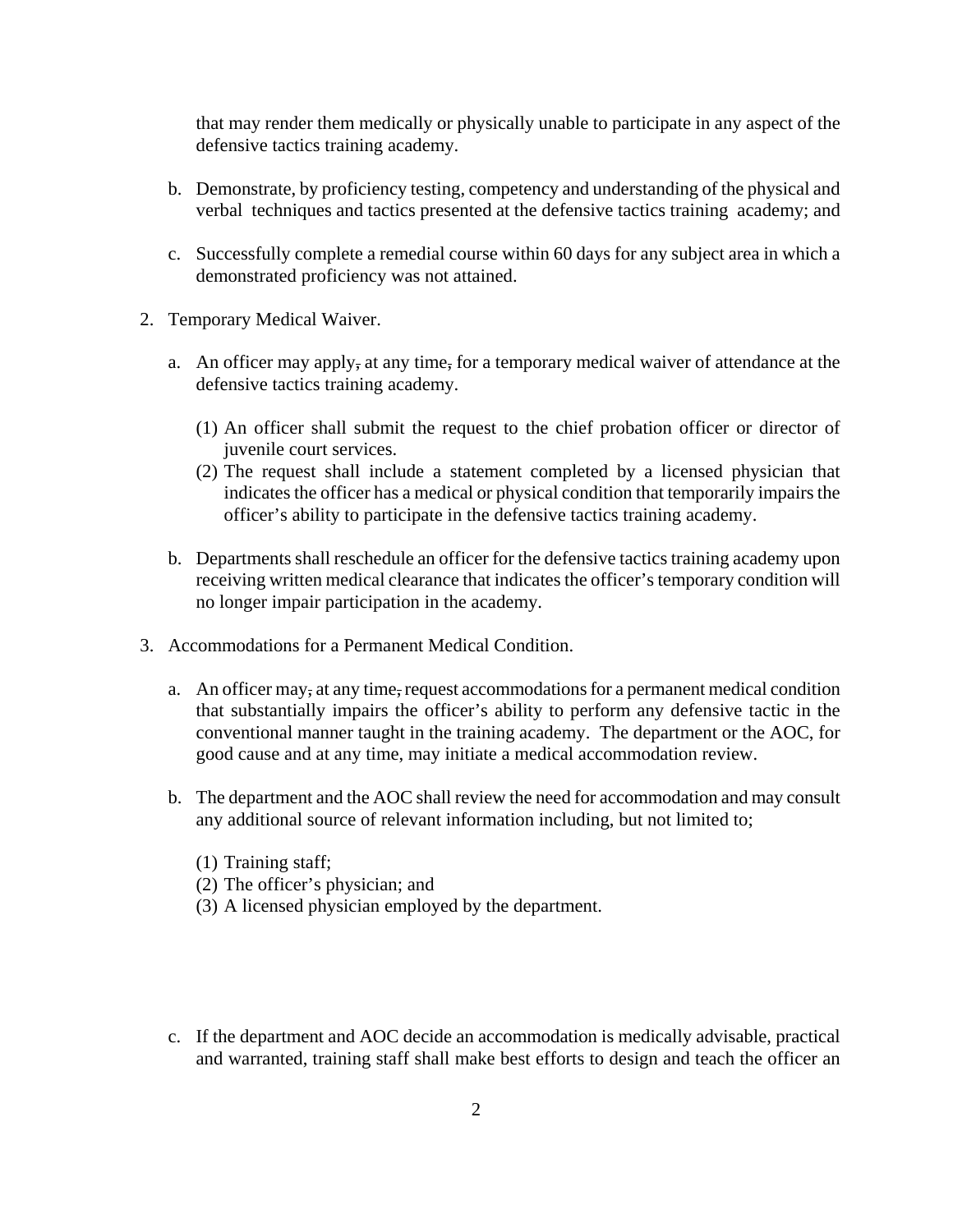alternative manner of performing defensive tactics consistent with the minimum requirements of the training and the officer's medical condition in order to enable the officer to successfully complete the defensive tactics training academy.

- 4. The chief probation officer or director of juvenile court services shall review the assignment of an officer who has been granted a temporary medical waiver or accommodation to determine whether the officer can perform the assigned job duties consistent with the safety of the officer, other officers and the public.
- 5. Based upon the review of assignment, the chief probation officer or director of juvenile court services shall take action consistent with ACJA<del>, section</del> § 6-106: Personnel Practices  $(J)(2)(d)$ .
- 6. The chief probation officer or director of juvenile court services shall ensure that an officer attends and successfully completes the following training: a new probation officer attends and successfully completes the probation certification academy.

a. A new probation officer shall attend and successfully complete the probation certification academy;

b. A new intensive surveillance officer shall attend the intensive probation institute; and

c. The COPE approved defensive tactics safety training academy.

- 7. The chief probation officer or director of juvenile court services shall ensure that a new intensive surveillance officer attends the intensive probation institute.
- 8. The chief probation officer or director of juvenile court services shall ensure that all officers attend and successfully complete the COPE approved defensive tactics safety training academy.
- 9.7. Only AOC approved defensive tactics instructors (DTI) shall instruct at defensive tactics training academies.
- 10.8. The DTI shall : only use curriculum approved by COPE.
	- a. Only use curriculum approved by COPE; and
	- b. Prepare and submit a quarterly training report to the chief probation officer or director of juvenile court services and AOC, on a form approved by AOC.
- 11.9. The defensive tactics training academy shall include the following topics: and training as approved by COPE and the AOC probation safety specialist.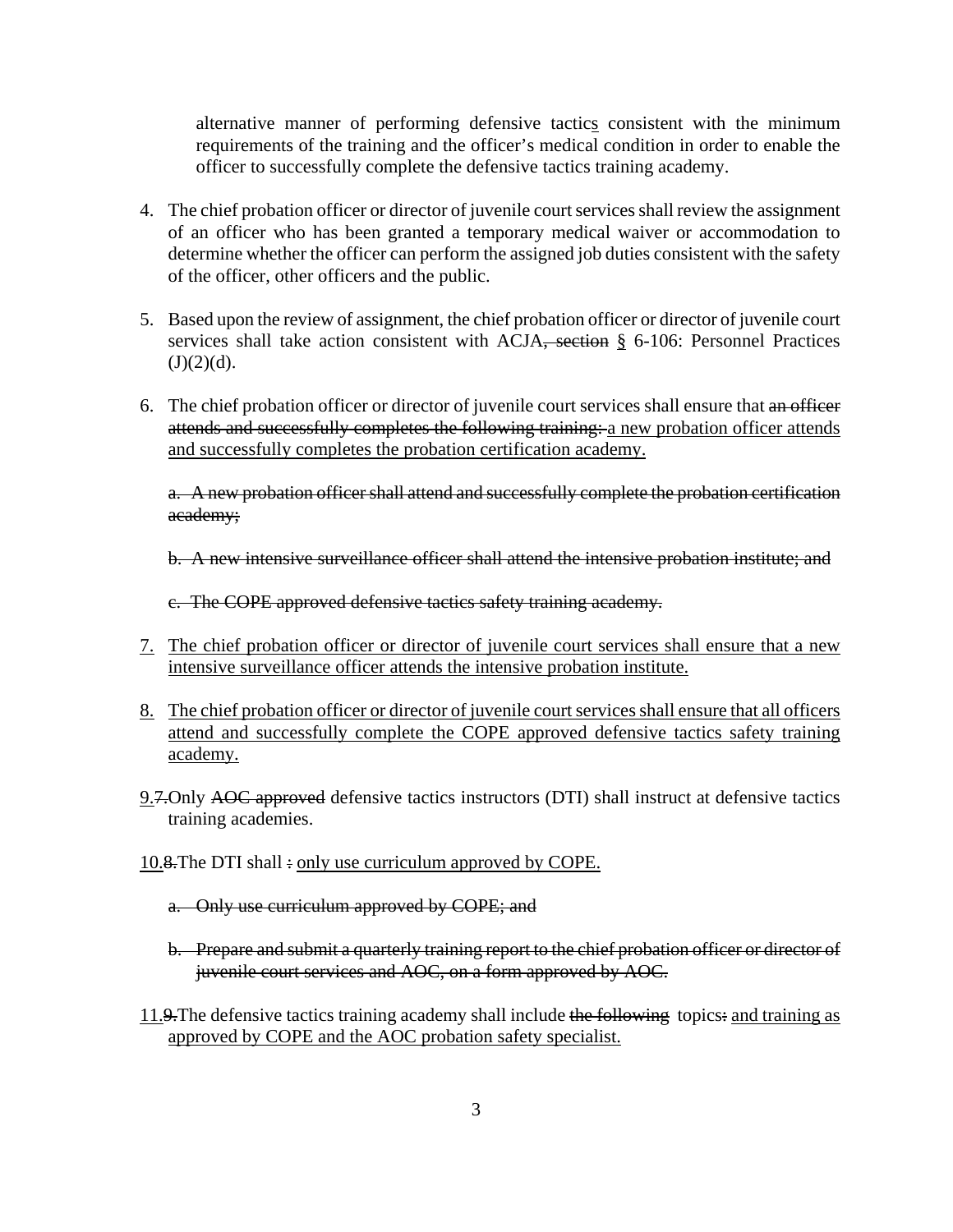- a. Verbal de-escalation;
- b. Use of force and corresponding legal issues;
- c. Parrying and redirection of force;
- d. Personal weapons;
- e. Control holds;
- f. Pressure points;
- g. Prone self-defense;
- h. Oleoresin Capsicum (OC);
- i. Impact weapons;
- j. Knife attacks (close quarter management);
- k. Handcuffing and pat search techniques;
- l. Weapon disarming;
- m. Escape holds;
- n. Simulation training; and

o. Other training as approved by COPE and the AOC probation safety specialist.

- 12.10.The chief probation officer and director of juvenile court services shall ensure that all officers attend a refresher defensive tactics course of not less than 8 eight hours every 12 months calendar year.
	- a. An officer may at any time apply for a temporary medical waiver or request accommodations for a permanent medical condition as provided in subsections (G)(2) and (G)(3) of this code section.
	- b. The DTI shall make best efforts to design and teach the officer an alternative manner of performing defensive tactic techniques, if the officer demonstrates physical limitations in the refresher training that has not been previously disclosed by the officer.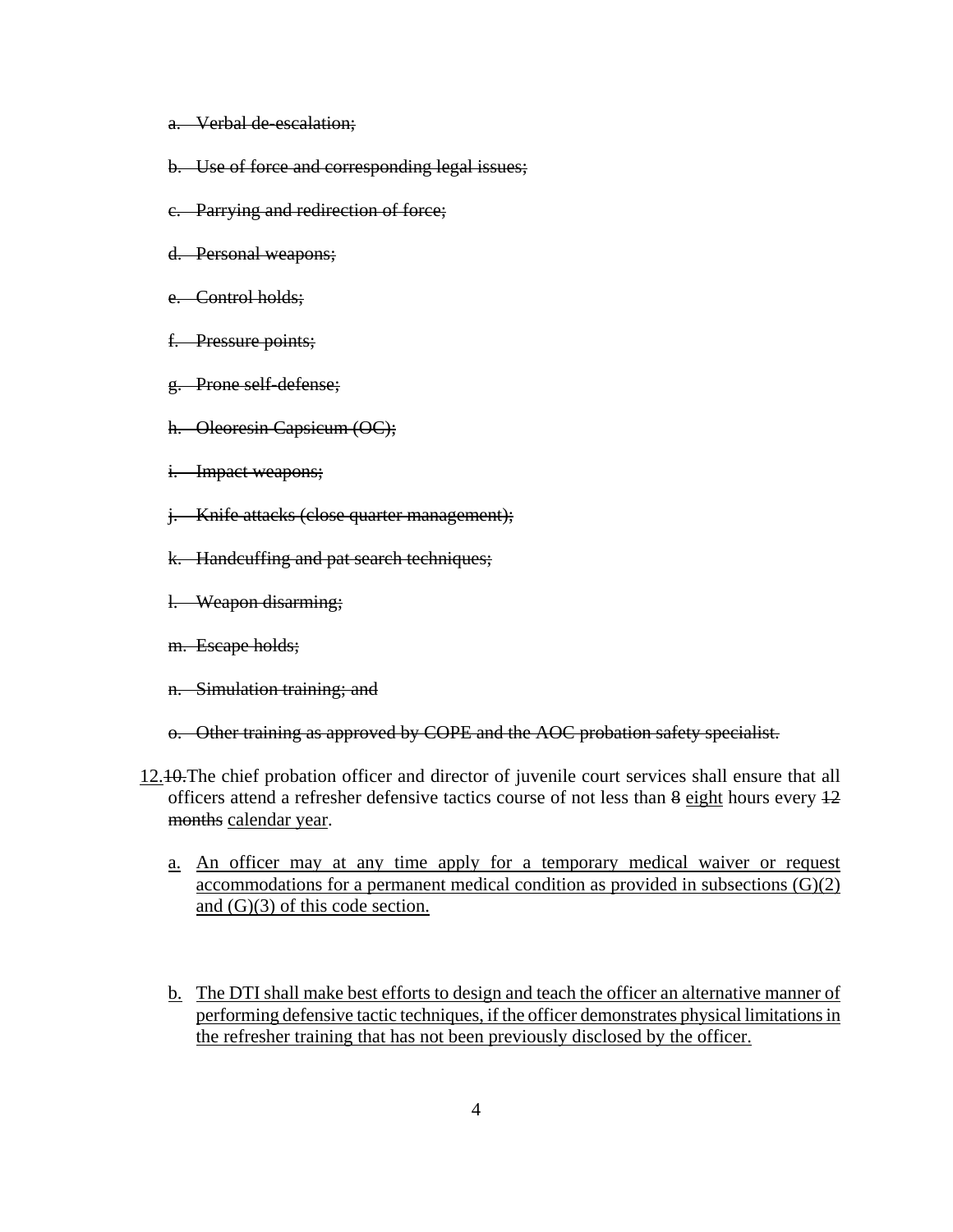- c. The DTI shall document and forward to the chief probation officer or director of juvenile court services all information regarding an officer who cannot physically perform any defensive tactics technique if best efforts to teach the officer an alternative manner failed during a defensive tactics refresher class.
- d. The department shall follow guidelines as provided by subsections  $(G)(2)$  and  $(G)(3)$  of this code section. The department or the AOC, for good cause and at any time, may initiate a medical accommodation review.
- e. The chief probation officer or director of juvenile court services shall review the assignment of an officer who has been granted a temporary medical waiver or accommodation to determine whether the officer can perform the assigned job duties consistent with the safety of the officer, other officers and the public.

# **H. Firearms Training. Academy**.

- 1. The COPE approved firearms training academy shall include:
	- a. Only COPE approved curriculum;
	- b. Instruction to eligible officers in the safe and effective use of a firearm;
	- c. Emphasis that firearms are for defensive purposes only;
	- d. Training and testing that A firearms qualification course which shall, at a minimum, include:
		- (1) Classroom instruction on the following topics:
			- (a) Nomenclature of firearms;
			- (b) Weapons retention lecture and practicum;
			- (c) Understanding the effects of a critical incident;
			- (d) Legal issues; and
			- (e) ACJA §§ 6-112 and 6-113; and Range safety.
			- (f) Range Safety.
		- (2) Range training including:
			- (a) Daylight condition and Qqualification;
			- (b) Low light conditions and qualification;
			- (c) Tactical training;
			- (d) Firearms automated training system or a judgmental shooting simulation; and
			- (e) Range safety.
- 2. Only AOC approved certified firearms instructors (CFI) shall instruct at firearms training academies.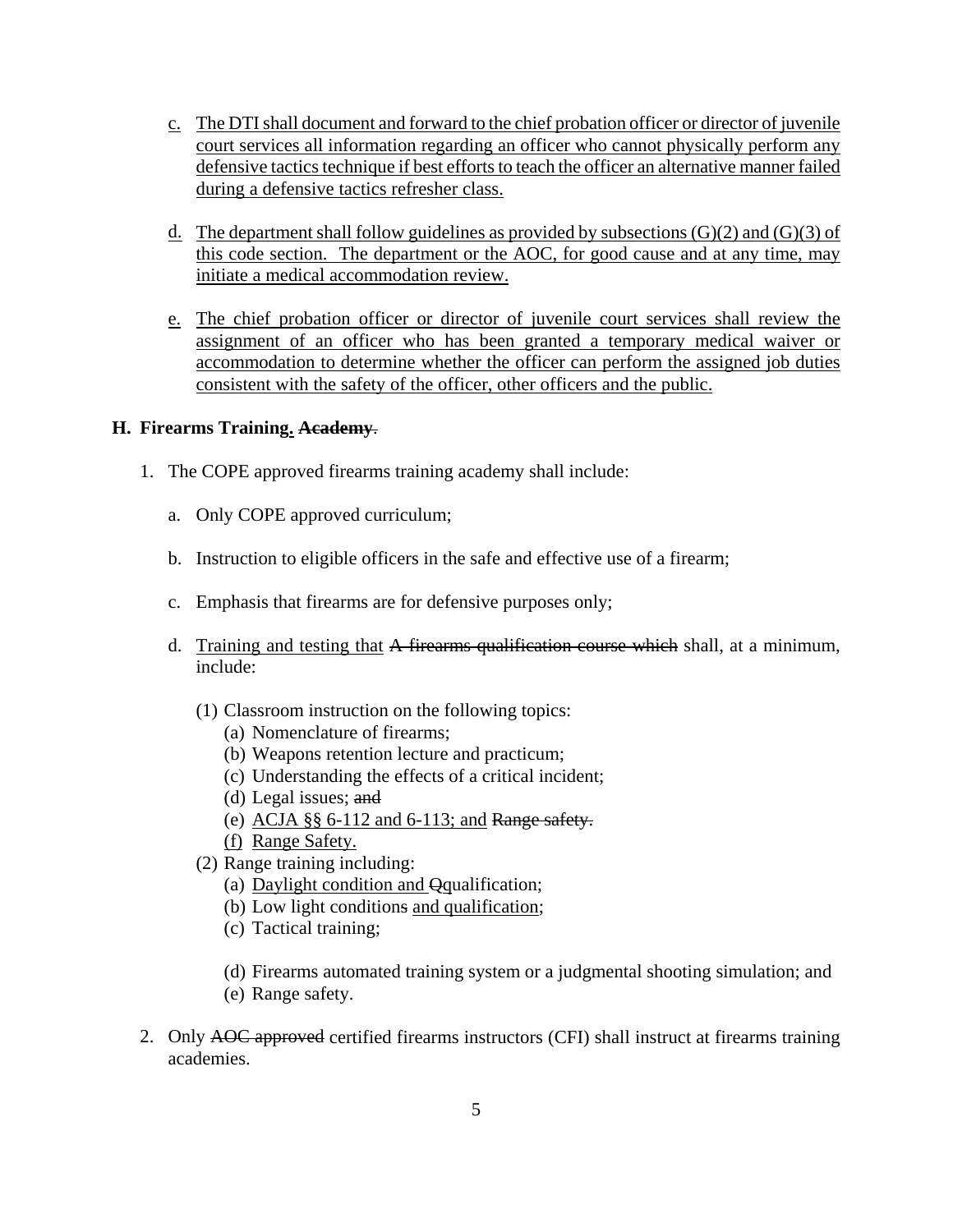- 3. The CFI shall:
	- a. Only use curriculum approved by COPE; and
	- b. Prepare and submit a quarterly training report to the chief probation officer or director of juvenile court services and AOC in a format specified by AOC. Submit a written incident report no later than the next business day to the officer's chief probation officer or director of juvenile court services of any discharge on the range that violates range safety.
- 4. An officer requesting firearms authorization shall:
	- a. Satisfactorily complete a psychological evaluation, as outlined in ACJA Section § 6- 113: Firearms Standards code section; and
	- b. Have completed and demonstrated proficiency in all courses of the defensive tactics training academy; and.
	- c. Satisfactorily complete and pass a competency test in a training course on ACJA Section 6-112 Use of Force Code and Section 6-113and Firearms Standards Code.
- 5. The chief probation officer and director of juvenile court services shall ensure all screening requirements in subsection  $H(4)$ ( $a-e$ ) are satisfactorily completed and written documentation is placed in the officer's personnel file prior to attending the firearms training academy.
- 6. An officer shall successfully complete the firearms training academy prior to being considered for authorization to carry a firearm. attain a minimum standard score of 80% on the firearm's course to qualify.
	- a. An officer shall be considered qualified for one year from qualification date, unless there is a reason to retest proficiency during that time.
	- ab. The CFI shall provide an officer failing to successfully complete any component of the range training as provided in subsection  $(H)(1)(d)(2)$  qualify another opportunity to qualify on the same day. The CFI shall make other arrangements as soon as practical, if this is not possible.
	- be. An officer failing to successfully complete qualify at the second opportunity, and wishing for another attempt at qualification, shall successfully complete a remedial course.
	- c. (H)The lead CFI and an AOC Safety Specialist remedial course shall develop a remedial course contain 16 hours of training and use curriculum approved by COPE that meets the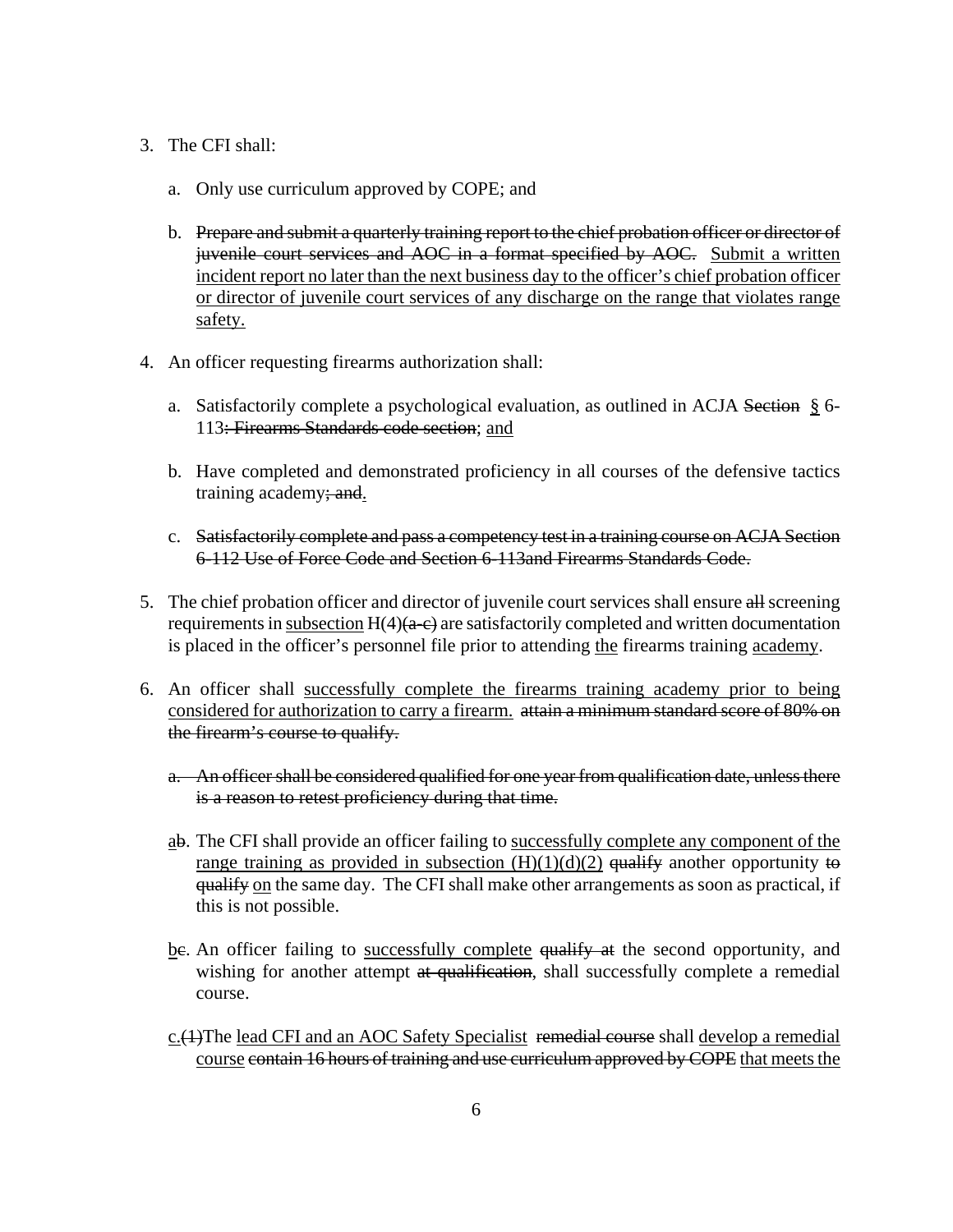deficiencies of the officer.

d. The lead CFI and an AOC Safety Specialist shall use curriculum approved by COPE.

e.(2)The remedial course will shall be scheduled as soon as practical.

- f. The officer shall, within 60 days:
	- (1) Complete the remedial course for any subject area in which a demonstrated proficiency was not obtained.
	- (2) Have one opportunity to successfully demonstrate the required proficiency.
- g. The department, for good cause and at any time, may retest an officer's proficiency in order to maintain firearms authorization.
- 7. An officer wishing to maintain firearm authorization shall, each calendar year: re-qualify annually and attend practice sessions if wishing to maintain firearm authorization status.
	- a. Attend, at minimum, eight hours of COPE approved firearms practice conducted by a CFI. This practice shall include: CFIs shall only use a firearms re-qualification course and curriculum that is approved by COPE.

(1) Day light conditions; (2) Low light conditions; (3) Tactical conditions; (4) Firearms automated training system or a judgmental shooting simulation; and (5) Range safety.

- b. Successfully complete the low light and day light re-qualification. An officer, requesting to carry a firearm, shall attend the full firearms training academy if firearm certification lapses for more than one full year.
- c. An officer, requesting to carry a firearm, shall successfully complete the annual requalification if certification has lapsed for less than a year.
- 8. The CFI shall ensure that all authorized officers receive 8 hours of COPE approved firearms practice per year. This practice shall include:
	- a. Low light conditions;
	- b. Tactical conditions;
	- c. Firearms automated training system or a judgmental shooting simulation; and